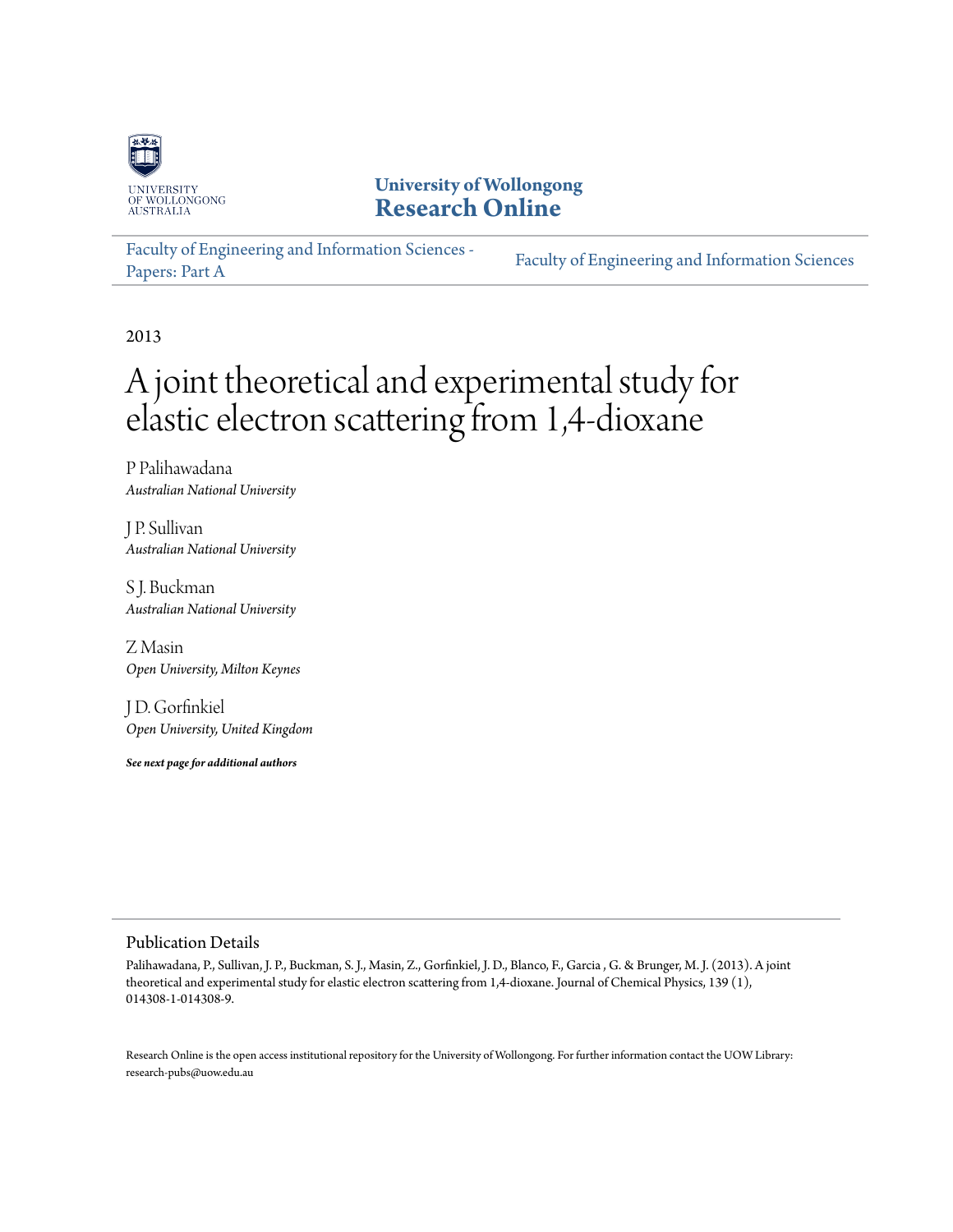## A joint theoretical and experimental study for elastic electron scattering from 1,4-dioxane

#### **Abstract**

We present results of measurements and calculations of elastic electron scattering from 1,4-dioxane in the energy range of 0–1000 eV. Absolute differential and integral elastic cross sections have been measured using a crossed electron-molecule beam spectrometer and the relative flow technique, at four energies in the 10–30 eV range and for scattered electrons in the angular range 20◦–129◦. The measured cross sections are compared with results from R-matrix computations, at the static exchange plus polarization level, calculated at energies between 0–20 eV, and with calculations employing the independent atom model with the screening corrected additivity rule (IAM-SCAR). Those latter computations were conducted at energies between 1 and 1000 eV. Agreement between the measured and R-matrix cross sections was typically found to be good at all common energies, whereas agreement with IAM-SCAR was satisfactory only at 30 eV. To the best of our knowledge, the present results are the first absolute data to be published in the literature for this scattering system.

#### **Keywords**

joint, theoretical, experimental, dioxane, elastic, 4, study, 1, scattering, electron

#### **Disciplines**

Engineering | Science and Technology Studies

#### **Publication Details**

Palihawadana, P., Sullivan, J. P., Buckman, S. J., Masin, Z., Gorfinkiel, J. D., Blanco, F., Garcia , G. & Brunger, M. J. (2013). A joint theoretical and experimental study for elastic electron scattering from 1,4-dioxane. Journal of Chemical Physics, 139 (1), 014308-1-014308-9.

#### **Authors**

P Palihawadana, J P. Sullivan, S J. Buckman, Z Masin, J D. Gorfinkiel, F Blanco, G Garcia, and M J. Brunger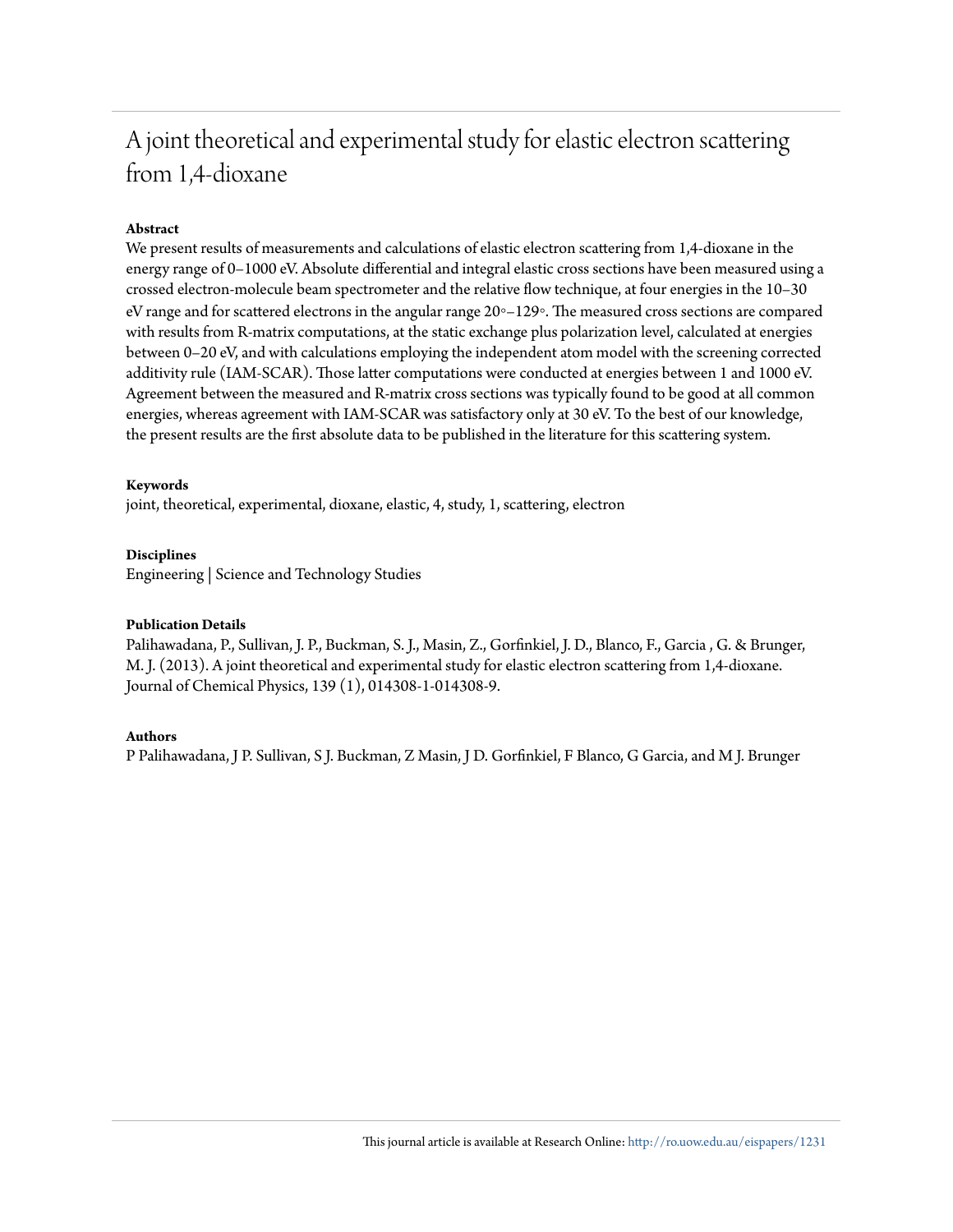

### **[A joint theoretical and experimental study for elastic electron scattering](http://dx.doi.org/10.1063/1.4812215) [from 1,4-dioxane](http://dx.doi.org/10.1063/1.4812215)**

P. Palihawadana,<sup>1</sup> J. P. Sullivan,<sup>1</sup> S. J. Buckman,<sup>1,2</sup> Z. Mašín,<sup>3</sup> J. D. Gorfinkiel,<sup>3</sup> F. Blanco,<sup>4</sup> G. García,<sup>5,6</sup> and M. J. Brunger<sup>2,7[,a\)](#page-2-0)</sup>

<sup>1</sup>*Centre for Antimatter-Matter Studies, Research School of Physics and Engineering, Australian National University, Canberra ACT 0200, Australia*

<sup>2</sup>*Institute of Mathematical Sciences, University of Malaya, Kuala Lumpur 50603, Malaysia* <sup>3</sup>*Department of Physical Sciences, The Open University, Walton Hall, Milton Keynes MK7 6AA, United Kingdom*

<sup>4</sup>*Departmento de Física Atómica, Molecular y Nuclear, Universidad Complutense de Madrid, Madrid E-28040, Spain*

<sup>5</sup>*Instituto de Física Fundamental, Consejo Superior de Investigaciones Cientificas, Madrid E-28006, Spain*

<sup>6</sup>*Centre for Medical Radiation Physics, University of Wollongong, Wollongong, NSW 2522, Australia*

<sup>7</sup>*Centre for Antimatter-Matter Studies, School of Chemical and Physical Sciences, Flinders University,*

*GPO Box 2100, Adelaide SA 5001, Australia*

(Received 15 April 2013; accepted 10 June 2013; published online 2 July 2013)

We present results of measurements and calculations of elastic electron scattering from 1,4-dioxane in the energy range of 0–1000 eV. Absolute differential and integral elastic cross sections have been measured using a crossed electron-molecule beam spectrometer and the relative flow technique, at four energies in the 10–30 eV range and for scattered electrons in the angular range  $20°-129°$ . The measured cross sections are compared with results from R-matrix computations, at the static exchange plus polarization level, calculated at energies between 0–20 eV, and with calculations employing the independent atom model with the screening corrected additivity rule (IAM-SCAR). Those latter computations were conducted at energies between 1 and 1000 eV. Agreement between the measured and R-matrix cross sections was typically found to be good at all common energies, whereas agreement with IAM-SCAR was satisfactory only at 30 eV. To the best of our knowledge, the present results are the first absolute data to be published in the literature for this scattering system. *© 2013 AIP Publishing LLC*. [\[http://dx.doi.org/10.1063/1.4812215\]](http://dx.doi.org/10.1063/1.4812215)

#### **I. INTRODUCTION**

Within the scientific community, particular interest has developed over the last 13 or so years to investigate the effect that low energy charged particles may cause within the human body, $\frac{1}{1}$  $\frac{1}{1}$  $\frac{1}{1}$  specifically during medical therapies or diagnostic tests. While most medical devices initially begin with very high-energy photons (e.g., X-rays), electrons, or positrons (e.g., in positron emission tomography), this high-energy radiation quickly thermalises in the body through processes such as direct ionization which in turn leads to the liberation of a significant number of lower energy secondary electrons. Those secondary electrons may subsequently attach to the various components of DNA, causing important cell and tissue damage.<sup>[2,](#page-9-1)[3](#page-9-2)</sup> These are just some of the reasons why it is interesting to study the interaction between low energy electrons and those molecules which can be considered as the "building blocks" of DNA.

As a consequence of the above, there are now several groups (see, e.g., Refs. [4](#page-9-3)[–9](#page-9-4) and references therein) using Monte Carlo simulation techniques in order to study particle tracks as those particles traverse through matter. Such studies ultimately aim to provide a nano-scale description of radiation damage in matter, and most if not all require a significant database for the relevant atomic and molecular (ATMOP) processes that are occurring.<sup>6</sup> Such an extensive database should also be as accurate and reliable as possible. Two components of such an ATMOP database are the elastic differential and integral cross sections. We have therefore been undertaking a systematic study on measuring cross sections for electron scattering from a class of organic molecules, known generally as cyclic ethers, that might be considered as moieties to nucleotides in living matter. Previous work includes scattering from tetrahydrofuran $10-13$  and 3-hydroxytetrahydrofuran, $14$  while in the present investigation we report new measured differential cross sections (DCSs) and integral cross sections (ICSs) for elastic electron scattering from 1,4 dioxane  $(C_4H_8O_2)$  – see Fig. [1.](#page-3-0) To assist us in better understanding our measured results for  $C_4H_8O_2$ , we have also un-dertaken R-matrix calculations<sup>[15,](#page-9-9) [16](#page-9-10)</sup> at the static exchange plus polarization level and independent atom model with screening corrected additivity rule (IAM-SCAR) computations.<sup>17</sup> To the best of our knowledge there are currently no other absolute experimental or theoretical results for electron scattering from 1,4-dioxane, with only a single study, known to us,  $^{18}$  using positrons as the probe. Note, however, that some relative electron energy loss spectra were determined $19$  in the early 1990s and are available.

<span id="page-2-0"></span>a)Electronic mail: [Michael.Brunger@flinders.edu.au](mailto: Michael.Brunger@flinders.edu.au)

1,4-dioxane and pyrazine can both be thought of as being benzene  $(C_6H_6)$  derivatives (see Fig. [1\)](#page-3-0). In addition, all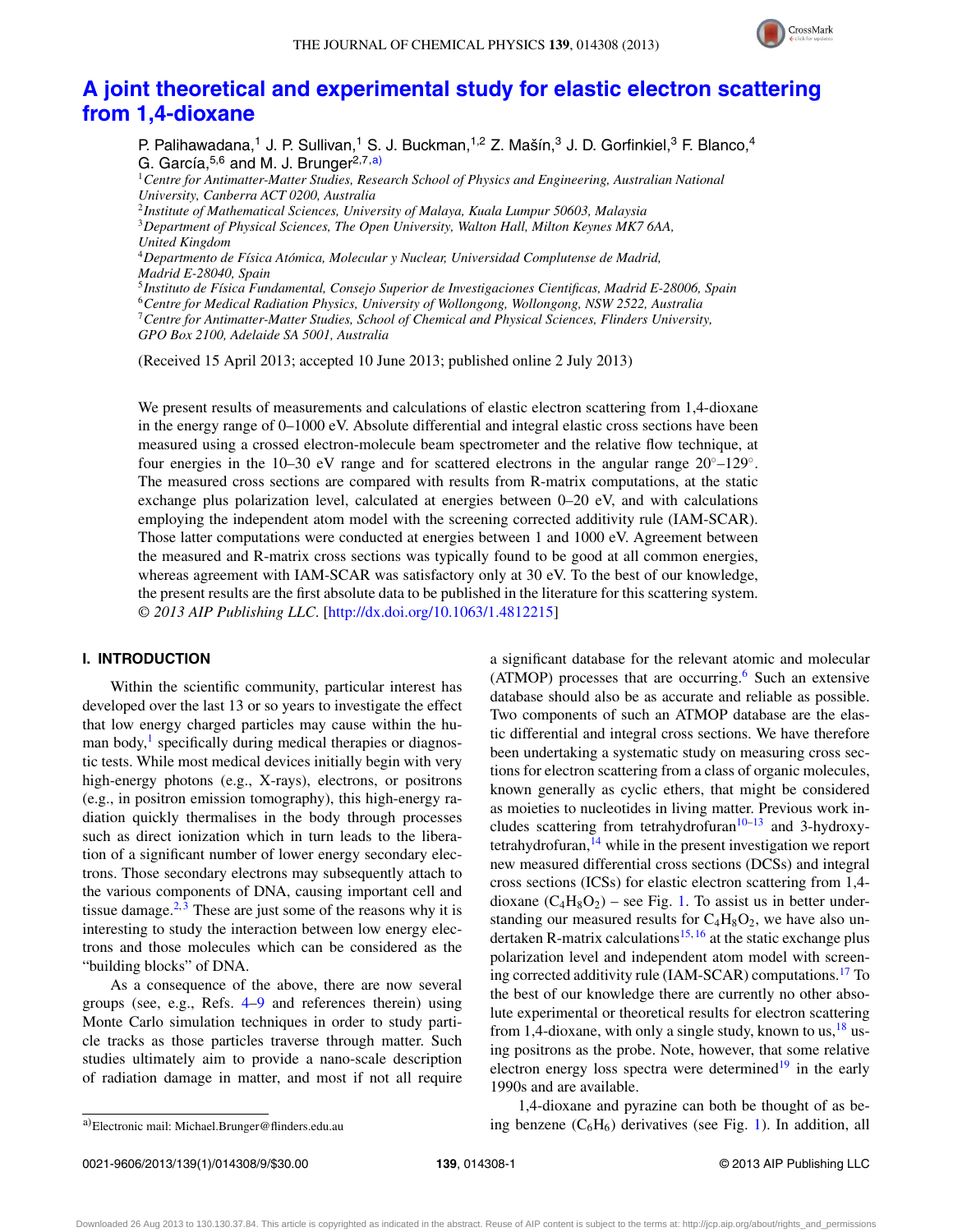<span id="page-3-0"></span>

FIG. 1. Schematic diagram showing the structures of benzene, pyrazine, and 1,4-dioxane (as going from left to right).

three molecules, to one degree or another, exhibit quite similar physico-chemical properties. For instance, benzene has an isotropic dipole polarizability ( $\alpha$ ) of ~68.9 a.u.,<sup>[20](#page-9-14)</sup> with the corresponding value for pyrazine being  $\sim$ 60 a.u.<sup>[21](#page-9-15)</sup> and that for 1,4-dioxane being  $\sim$ 58.79 a.u.<sup>[22](#page-9-16)</sup> Similarly, as a consequence of their very high symmetry (see. Fig. [1\)](#page-3-0), all three molecules have no permanent dipole moment (i.e.,  $\mu \sim 0$  D). It is thus interesting, and possibly quite instructive, to compare the scattering cross sections for these three molecules to see if any trends emerge and whether or not those trends can be associated with their intrinsic physico-chemical properties. Such a comparison is only now possible due to recent detailed studies on pyrazine,  $23, 24$  $23, 24$  $23, 24$  earlier work on benzene  $25, 26$  $25, 26$  and the current measurements with 1,4-dioxane. Note that this systematic comparison of the scattering behaviour for benzene, pyrazine, and 1,4-dioxane (see Fig. [1\)](#page-3-0) also forms a rationale behind the present work.

Details of the experimental apparatus and techniques are explained in Sec.  $\mathbf{II}$ , with an exposition on our theoretical approaches being given in Sec. [III.](#page-4-0) The present results and a discussion of those results, including a detailed comparison between our measured and calculated cross sections, follows in Sec. [IV.](#page-6-0) Finally, in Sec. [V,](#page-8-0) some concluding remarks are made.

#### <span id="page-3-1"></span>**II. EXPERIMENTAL APPARATUS AND TECHNIQUES**

A crossed electron-molecular beam apparatus was used to measure the elastic electron scattering cross sections from 1,4-dioxane. A detailed description of this spectrometer has been given previously (e.g., Ref. [27\)](#page-9-21), so that only a précis is given below. Note, however, that since the description in Gibson *et al.*<sup>[27](#page-9-21)</sup> a fully computer-controlled hardware and controlling LabVIEW software to support it have been implemented. That development assisted with both the optimisation of the incident electron beam current and its energy resolution. In addition, the data acquisition, analysis, and real-time monitoring of all the experimental parameters is handled by the new computer system.

The energy of the incident electron beam is calibrated against the position of the known  $1s2s^2$ <sup>2</sup>S negative-ion resonance in the helium (He) elastic channel, at  $19.365$  eV.<sup>28</sup> The overall energy resolution of the spectrometer is about 70 meV (FWHM) for the present results, which means that our elastic measurements are in fact rotationally averaged. Furthermore, as the lowest vibrational modes of 1,4-dioxane can be excited at ∼40 meV some vibrational averaging also occurs. Depending on the specific energy of the electron beam, the incident beam current, as measured with a Faraday Cup, varied between 1–2 nA. The electron beam profile and current were optimised under computer control in order to obtain the best possible signal to background ratio for the scattering experiments. The electron analyser is capable of measuring DCSs over an angular range of  $\sim$ −20°–130° about the incident electron beam direction. The angular resolution of the present measurements is typically  $\pm 1^\circ$ . The true zero degree position of the analyser is determined by extrapolating to the maximum of the scattered electron signal from the measurements on either side of the mechanical zero position. We estimate this to be accurate to about  $\pm 0.5^\circ$ .

A high purity (99.8%) anhydrous 1,4-dioxane liquid sample/bottle, purchased from Sigma-Aldrich, is used to generate the 1,4-dioxane vapour. At room temperature this produced a vapour pressure of ∼30 Torr, which was sufficient to provide a stable source for the target molecular beam. The molecular beam is formed by quasi-effusive flow of the gas through a capillary needle, 15 mm long and 0.75 mm in diameter. In this investigation the temperature of the gas lines and valves that controlled the flow of the gas was kept at around 28 ◦C (i.e.,  $5 \degree C$  above the controlled room temperature of 23  $\degree C$ ), in order to help prevent any condensation of the 1,4-dioxane on the inner walls of the gas lines and valves. Both the pressure and temperature were monitored and controlled by the new computer-controlled hardware system. The temperature variations during our measurements were within  $\pm 1$  °C, while the change in the 1,4-dioxane pressure was less than 3%.

The relative flow technique<sup>29</sup> is employed to obtain absolute elastic cross sections by comparing the scattered electron signals from 1,4-dioxane with those from helium. Helium is used as the reference gas as its elastic DCSs are well established and have been considered as a "benchmark" for many years in the field. For energies below 20 eV, the He cross sections of Nesbet $30$  are used, whereas for higher energies the rational function fits of Boesten and Tanaka $31$  to a range of previous measurements (e.g., Ref. [32\)](#page-9-26) of the He cross sections are used. The elastic DCS of 1,4-dioxane (Diox), at a given incident electron energy  $(E_0)$  and scattered electron angle  $(\theta)$ , is derived using the formula

DCS<sub>Diox</sub>
$$
(E_0, \theta) = \frac{(N_{\text{Diox}} - N_B)}{(N_{\text{He}} - N_B)}
$$
  

$$
\cdot \frac{F_{\text{He}} \cdot \sqrt{M_{\text{He}}}}{F_{\text{Diox}} \cdot \sqrt{M_{\text{Diox}}}} \cdot \text{DCS}_{\text{He}}(E_0, \theta), \quad (1)
$$

where  $DCS_{Diox}(E_0, \theta)$  and  $DCS_{He}(E_0, \theta)$  are the absolute DCSs for elastic scattering from 1,4-dioxane and He,  $N_{\text{Diox}}$ and  $N_{\text{He}}$  are the measured scattering signals from the 1,4dioxane and helium gases [with the background scattering  $(N_B)$  contribution subtracted from both measurements],  $F_{\text{Diox}}$ and  $F_{\text{He}}$  are the measured relative flow rates and  $M_{\text{Diox}}$  and  $M_{\text{He}}$  are the molecular weights of 1,4-dioxane and helium, respectively. Note that all the scattering signals ( $N_{\text{Diox}}$ ,  $N_{\text{He}}$ , and *N*B) mentioned above are corrected for any variation in the electron beam current during the measurement cycle.  $ICS(E_0)$ are subsequently derived from our measured DCS, in a manner described later in Sec. [IV.](#page-6-0)

The ratio of the driving pressures between 1,4-dioxane and helium is selected to satisfy the condition that their collisional mean free paths are the same in the beam-forming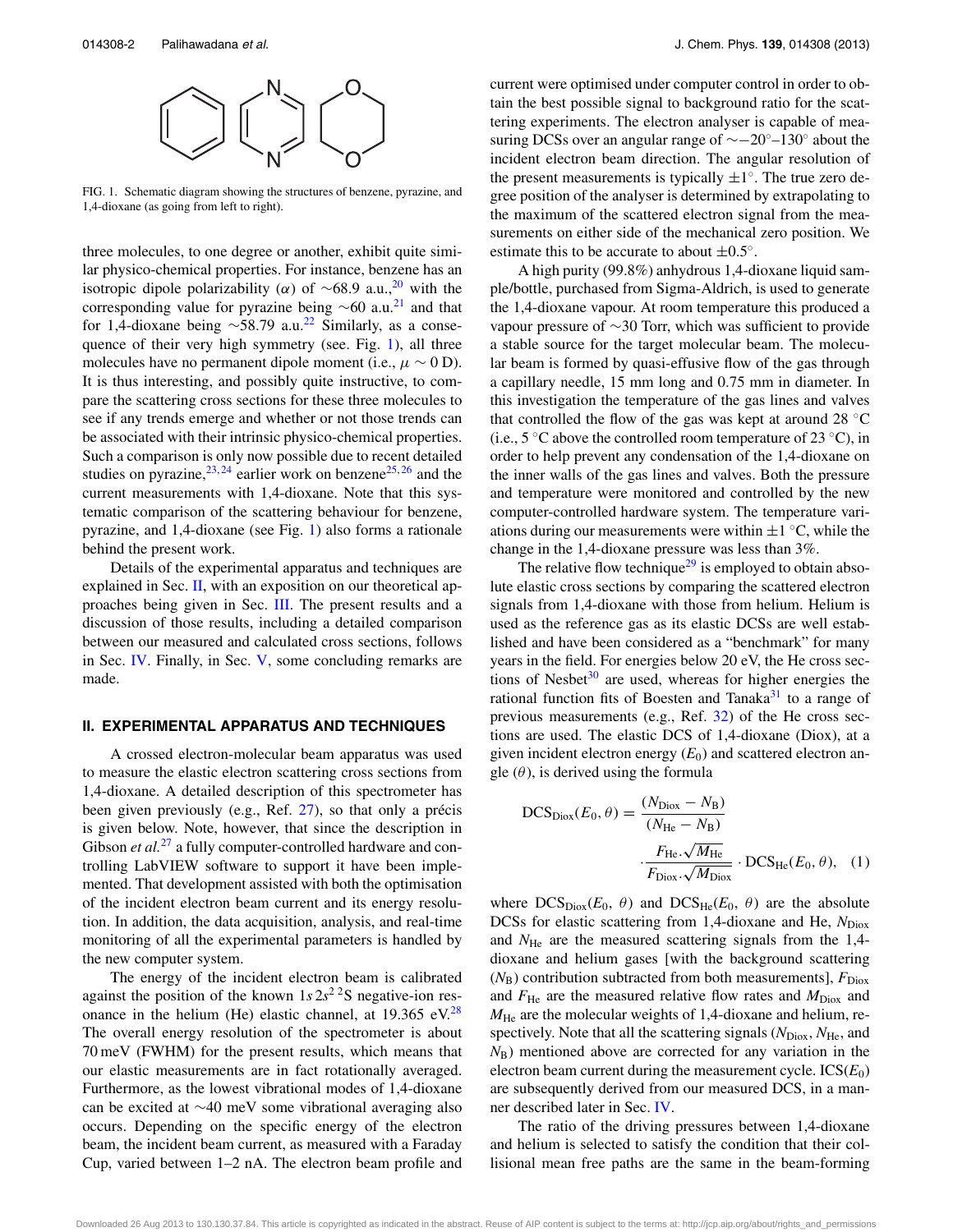capillary. This is done to try and ensure that the collisiondependent spatial profiles of the gas beams are largely identical in the interaction region. In this work, this implied a helium to 1,4-dioxane ratio of ∼6, with the typical driving pressures for each species being in the range 0.9–1.0 Torr for helium and 0.15–0.17 Torr for 1,4-dioxane. Note that during the course of our measurements we allowed on occasion the helium to 1,4-dioxane ratio to vary by up to 10% from the optimum value, with no noticeable effect, to within our measurement uncertainties, being found on the derived 1,4 dioxane absolute DCSs. The overall uncertainty, both statistical and systematic, of this work is between  $\sim$ 7.3% and 16%, but for the overwhelming majority of determinations it lies below 8.5%.

#### <span id="page-4-2"></span><span id="page-4-0"></span>**III. THEORY DETAILS**

#### **A. R-matrix calculations**

The R-matrix method $15$  and its application to electron-molecule scattering<sup>[33](#page-9-27)</sup> have been recently described in detail. We will nonetheless briefly summarize the method here. The key idea of the R-matrix method is the division of configuration space into two regions, an inner and an outer region. These are separated by a sphere of radius  $r = a$  centred on the centre of mass of the system. The R-matrix sphere must be large enough to contain the charge density of the target states of interest and that associated with the target orbitals used to build the  $L^2$  functions (see below). The more complex inner region problem is solved first. In this region, the wavefunction for the  $N + 1$  electron system can be written as follows:

$$
\Psi_k^{\Gamma}(\mathbf{X}_1 \dots \mathbf{X}_{N+1}) = \mathcal{A} \sum_{i=1}^n \sum_{j=1}^{n_c} \Phi_i(\mathbf{X}_1 \dots \mathbf{X}_N; \hat{r}_{N+1}; \sigma_{N+1})
$$

$$
\times \frac{u_{ij}(r_{N+1})}{r_{N+1}} a_{ijk}
$$

$$
+ \sum_{i=1}^m \chi_i(\mathbf{X}_1 \dots \mathbf{X}_{N+1}) b_{ik}, \tag{2}
$$

where  $X_i$  represent the space and spin coordinates of electron *i* and  $\sigma_{N+1}$  indicates the spin coordinates of the  $(N + 1)$ th electron. The operator  $A$  ensures the antisymmetrization of the whole wavefunction. The functions  $\Phi_i(\mathbf{X}_N; \hat{r}_{N+1}; \sigma_{N+1})$ are built as products of the target wavefunctions  $\Phi_i(\mathbf{X}_N)$  of each of the *n* states included in the calculation and the angular (spherical harmonics) and spin functions of the scattering electron. The functions  $u_{ij}$  describe the radial behaviour of the scattering electron and are generated as linear combinations of Gaussian functions centred on the centre of mass of the molecule. The  $L^2$ -integrable functions  $\chi_i(\mathbf{X}_{N+1})$ , built as products of target orbitals, are crucial for the representation of short-range correlation and polarization effects. The spinspace symmetry of the wavefunctions is denoted by  $\Gamma$ . In order to obtain the coefficients  $a_{ijk}$  and  $b_{ik}$ , we diagonalize the matrix obtained from the sum of the  $N + 1$  Hamiltonian and the Bloch operator.<sup>[15](#page-9-9)</sup> This generates a set of wavefunctions  $\Psi_k^{\Gamma}$  and their associated eigenvalues,  $E_k$ .

In the outer region, where exchange between the scattering and target electrons can be neglected, a single centre expansion of the electron-molecule interaction is used. The radial functions describing the behaviour of the scattering electron are determined by solving a set of coupled differential equations. This is done by propagating the R-matrix, constructed using inner region ( $\Psi_k^{\Gamma}$  and  $E_k$ ) and target electronic (energies and transition moments) information. The propagation is carried out to a radius large enough so that an asymptotic expansion for the radial wavefunctions of the scattering electron in each channel can be used. K-matrices are determined by matching these to known analytical asymptotic solutions. Integral and differential cross sections, resonances' properties, etc., can be obtained from them.

The R-matrix calculations reported in this work have been performed within the fixed-nuclei approximation using the UKRmol suite. $34$  POLYDCS<sup>35</sup> was used to determine the DCS.

1,4-Dioxane,  $C_4H_8O_2$ , has a vertical ionization energy<sup>36</sup> of around 9.4 eV and its spherical polarizability<sup>37</sup> is in the range 40–60  $a_0^3$ . It belongs to the  $C_{2h}$  point group and is therefore a non-polar molecule. The calculations presented here are based on the experience gained in the study of electron collisions with the diazines<sup>[16,](#page-9-10) [23](#page-9-17)</sup> (C<sub>4</sub>H<sub>4</sub>N<sub>2</sub>), especially with pyrazine.

<span id="page-4-1"></span>We employed a geometry of the molecule optimised  $37$  using density functional theory (B3LYP and  $6-311+G(3df,2p)$ ) basis set). Following our earlier work, we performed calculations with two different basis sets: a compact, 6-311G(d,p), and one containing diffuse functions,  $6-311+G(d,p)$  at the SE and SEP (static-exchange and static-exchange plus polarization) levels. Since we are only interested in elastic cross sections, we did not perform calculations that involved electronically excited states (that is, we did not perform calculations at the close-coupling level; or, in other words, only the wavefunction for the target ground state was included in Eq. [\(2\)\)](#page-4-1). In addition, work on the diazines has led us to conclude that the SEP model allows us to better represent short range polarization and correlation effects: changing the number of orbitals included in the virtual space allows us to tune these effects. $^{23}$ This model is better at providing accurate positions for lowlying shape resonances and describing a Ramsauer-Townsend minimum if these are present.

In the SE and SEP models, the target ground state is described at the Hartree-Fock (HF) level. We generated HF-SCF orbitals that are used both for the target wavefunction and to build the  $L^2$  functions. The ground state energies obtained for dioxane are −305.902 H and −305.909 H for the compact and diffuse basis set, respectively. The polarization of the molecule is described in the SEP model by configurations in which one electron from the occupied orbitals is promoted to the selected virtual orbitals (unoccupied in the Hartree-Fock ground state configuration), which are also available for the scattering electron.

In order to ensure that the electronic density of both the target ground state and the  $L^2$  functions is contained inside the R-matrix sphere, a radius  $a = 13a_0$  when using the compact basis set and  $a = 18a_0$  when using the diffuse basis set were required. The appropriate continuum GTOs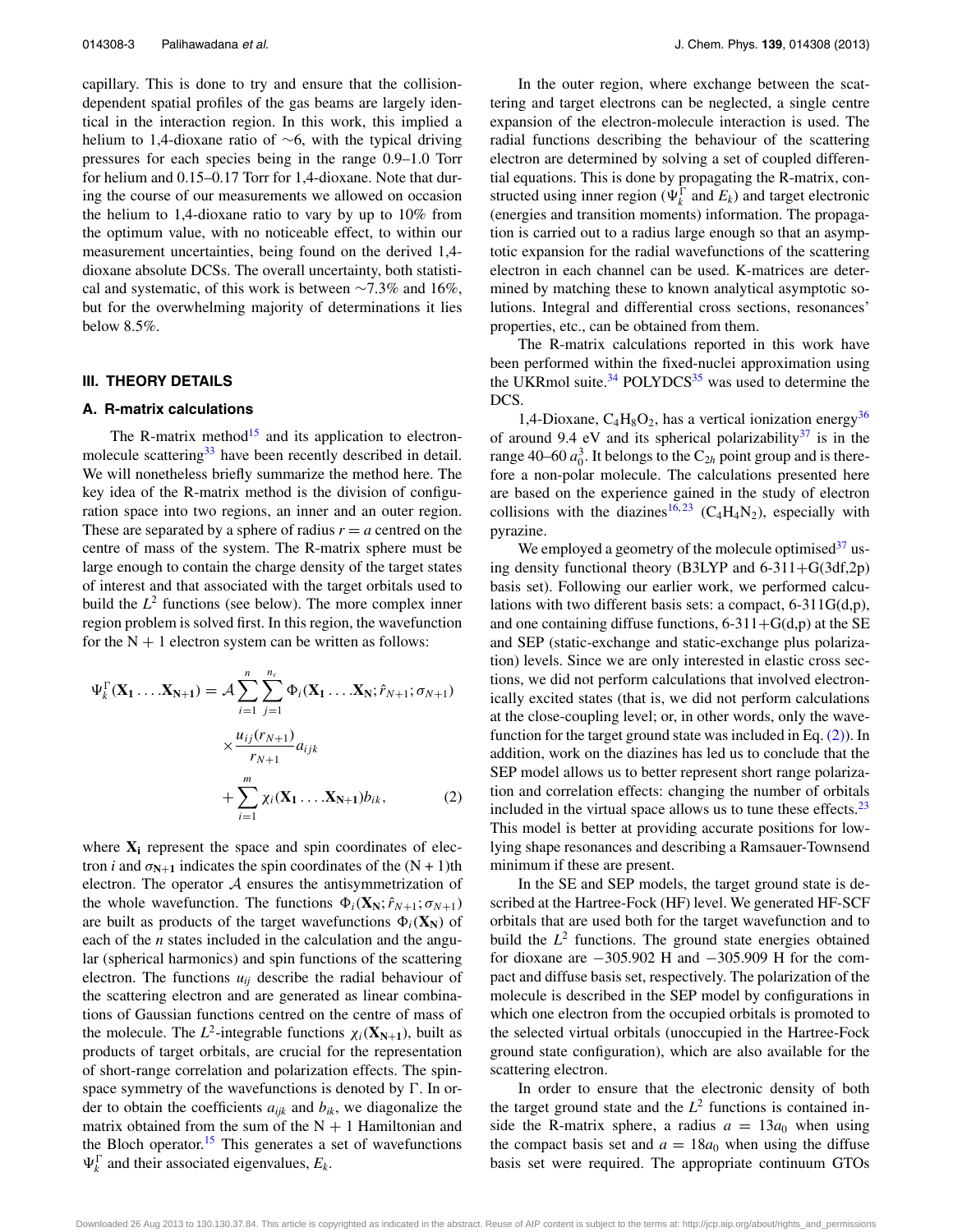basis sets,<sup>38, [39](#page-9-33)</sup> including partial waves up to  $l = 4$ , were employed.

Following our work on diazines, we investigated the dependence of the cross sections on the number of virtual orbitals used. The results using the diffuse basis set displayed what looked like non-physical structures that were very dependent on the number of virtual orbitals. We therefore deemed these results unreliable and, in Secs. [III A](#page-4-2) and [IV,](#page-6-0) report only results corresponding to the use of the compact basis set and 25 or 40 virtual orbitals.

We employed the time-delay method for the analysis and characterization of the resonances present in the system. The use of this method in the context of our calculations has been described before.<sup>[40](#page-10-0)</sup> Briefly, for each scattering energy we use the **K**-matrix to generate the **S**-matrix which is then used to calculate the time-delay matrix **Q**. The time-delay matrix is diagonalized and its eigenvalues as a function of the scattering energy are plotted and analyzed. Resonances appearing in the system are then revealed as Lorentzian peaks in the plots of the **Q**-matrix eigenvalues.

POLYDCS uses a frame transformation to generate the DCS. This reintroduces their dependence on the initial and final rotational states of the target molecule. Our elastic differential cross sections are therefore calculated summing over final rotational states (and assuming the molecule is initially in the ground rotational state). We have found that for 1,4 dioxane (as is also the case for the diazines) this sum needs to be extended to states with  $j = 9$  in order to ensure the cross sections have converged. This is not the case for targets like water or methane where summing to  $j = 5$  or 6 is sufficient.

#### **B. Independent atom model calculations**

Cross sections for elastic electron scattering from 1,4 dioxane were also calculated using a screening-corrected form of the IAM model. $41-43$  The first subjects of the present calculations are the atoms constituting 1,4-dioxane, namely, C, O, and H. We represent each atomic target by an interacting complex potential (i.e., the optical potential), whose real part accounts for the elastic scattering of the incident electrons, while the imaginary part represents the inelastic processes that are considered as "absorption" from the incident beam. To construct this complex potential for each atom, the real part is represented by the sum of three terms: (i) a static term derived from a Hartree-Fock calculation of the atomic charge distribution, $44$  (ii) an exchange term to account for the indistinguishability of the incident and target electrons,<sup>[45](#page-10-4)</sup> and (iii) a polarization term<sup>[46](#page-10-5)</sup> for the long-range interactions which depend on the target dipole polarizability. The imaginary part, following the procedure of Staszewska *et al.*, [47](#page-10-6) then treats inelastic scattering as electron-electron collisions. However, we initially found some major discrepancies in the available scattering data, which were subsequently corrected when a more physical formulation of the absorption potential<sup>[48](#page-10-7)</sup> was introduced. Further improvements to the original formulation, $47$  such as the inclusion of screening effects, local velocity corrections, and in the description of the electrons' indistinguishability, $^{41}$  finally led to a model that provides a good approximation of electron-atom scattering over a broad energy range. An excellent example of this was for elastic electron atomic iodine scattering,<sup>[49](#page-10-8)</sup> where the optical potential results compared very favourably with those from an independent, highly sophisticated, Dirac B-spline R-matrix computation.

To calculate the cross sections for electron scattering from 1,4-dioxane, we follow the IAM by applying what is commonly known as the additivity rule (AR). In this approach, the molecular scattering amplitude is derived from the sum of all the relevant atomic amplitudes, including the phase coefficients, which lead to the molecular DCSs for the species in question. Integral cross sections can then be determined by integrating those DCSs, with the sum of the elastic ICS and the absorption ICS (for all inelastic processes except rotations and vibrations) then giving the total cross sections. Alternatively, the ICSs for 1,4-dioxane can also be derived from the relevant atomic ICSs in conjunction with the optical theorem.<sup>[41](#page-10-1)</sup> Unfortunately, in its original form, we found an inherent contradiction between the ICSs derived from those two approaches, which suggested the optical theorem was be-ing violated.<sup>[50](#page-10-9)</sup> This conundrum, however, has been resolved<sup>51</sup> by employing a normalisation during the computation of the DCSs, so that the ICSs derived from the two approaches are now entirely consistent. $50$  Nonetheless this normalisation approach does come at a cost, as is well illustrated in Fig. [2.](#page-5-0) Here we see that an apparent discontinuity is introduced into the respective IAM-SCAR elastic angular distributions at some (energy-dependent) scattering angle. We believe, however, that this is a small price to pay to ensure selfconsistency between the results from the two approaches in calculating the ICSs.

A limitation of the AR is that no molecular structure is considered, so that it is really only applicable when the incident electrons are so fast that they effectively see the target molecule as a sum of individual atoms (typically

<span id="page-5-0"></span>

FIG. 2. A selection of the present IAM-SCAR elastic DCS for electron scattering from 1,4-dioxane. See also the legend in the figure. Note the change of slope at a particular angle at each energy, in the angular distributions, due to the normalisation procedure introduced in the IAM-SCAR method (see text for details). Please note that tables of the IAM-SCAR elastic DCS, for energies between 1 and 1000 eV, are available on request from the corresponding author.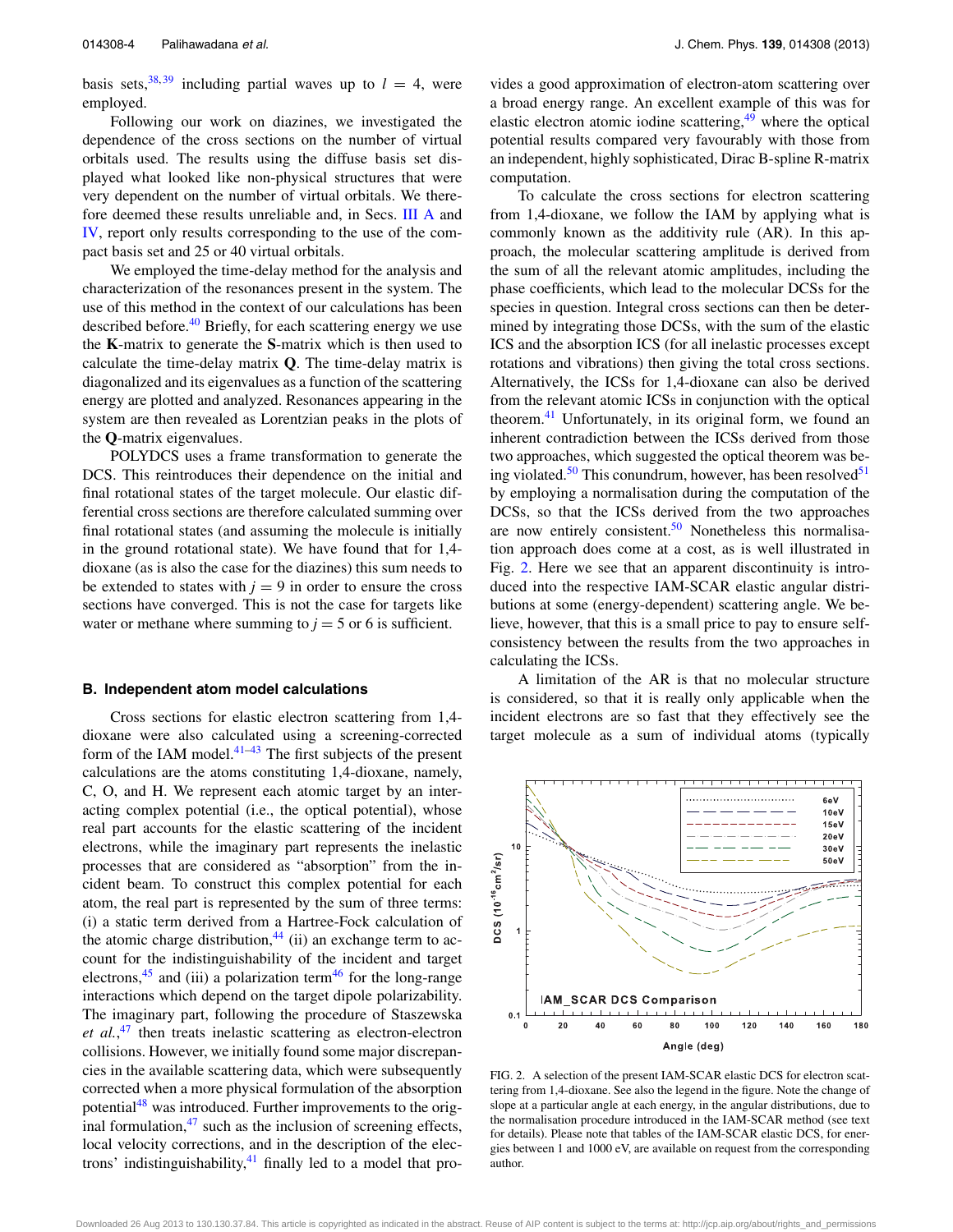above ∼100 eV). To reduce this limitation García and co-workers<sup>[43,](#page-10-2)[51](#page-10-10)</sup> introduced the SCAR method, which considers the geometry of the relevant molecule (atomic positions and bond lengths) by using some screening coefficients (SC). With this correction, the range of validity of the IAM-SCAR approach might be extended to incident energies of 30 eV or a little lower (see e.g., Refs.  $17, 52$  $17, 52$ , and  $53$ ).

#### <span id="page-6-0"></span>**IV. RESULTS AND DISCUSSION**

Our measured absolute DCSs for elastic scattering of electrons from 1,4-dioxane are listed in Table [I,](#page-6-1) along with their associated absolute errors. Also included in Table [I](#page-6-1) at the foot of each column are the absolute ICSs (and error) for each incident energy, while in Table  $II$  a selection of our IAM-SCAR elastic ICSs are presented for energies between 1 and 1000 eV. In Figs. [3](#page-6-3)[–6,](#page-7-0) we compare the present DCS measurements at 10, 15, 20, and 30 eV, respectively, with our IAM-SCAR and R-matrix results. There are no previous DCS 1,4-dioxane measurements that we are aware of, how-ever, corresponding results for scattering from benzene<sup>[25,](#page-9-19)[26](#page-9-20)</sup> and pyrazine $^{24}$  $^{24}$  $^{24}$  are included throughout Figs. [3–](#page-6-3)[6.](#page-7-0) Our measured ICSs are shown in Fig. [7,](#page-7-1) where they are compared against the results of our calculations. Note that in all cases, the R-matrix data are those calculated to within the SEP level of approximation and for the cases of 25 virtual orbitals and 40 virtual orbitals. Assuming the inelastic cross section is about 10% of the elastic one (as is the case for pyrazine<sup>23</sup>) we do not expect the integral elastic cross section to change by more than this percentage when inelastic channels are included in the calculation. Similarly, this inclusion is unlikely to change the shape of the R-matrix DCS significantly.

Considering now Fig. [3](#page-6-3) for an impact energy of 10 eV in detail, we observe very good quantitative agreement between our measurements and the R-matrix-SEP calculation with 40 virtual orbitals included. The comparison with the calcula-

<span id="page-6-1"></span>TABLE I. Absolute experimental DCSs for elastic scattering from 1,4 dioxane in units of  $10^{-16}$  cm<sup>2</sup> sr<sup>-1</sup>. The absolute uncertainty is given in parentheses. The ICS for each incident energy is given in units of  $10^{-16}$  cm<sup>2</sup> at the base of each column. The absolute uncertainty on the ICS is also given in parentheses.

|                                    | Incident energy (eV)          |                     |                     |                     |
|------------------------------------|-------------------------------|---------------------|---------------------|---------------------|
| Scattering<br>angle $(\text{deg})$ | $10 \text{ eV}$<br><b>DCS</b> | 15 eV<br><b>DCS</b> | 20 eV<br><b>DCS</b> | 30 eV<br><b>DCS</b> |
| 20                                 | 13.5(2.0)                     | 17.1(1.6)           | 15.4(1.7)           | 19.1(2.2)           |
| 30                                 | 7.30(0.59)                    | 5.21(0.41)          | 3.16(0.24)          | 3.18(0.28)          |
| 40                                 | 2.72(0.20)                    | 1.79(0.13)          | 1.51(0.11)          | 1.80(0.15)          |
| 50                                 | 1.60(0.12)                    | 1.45(0.11)          | 1.45(0.11)          | 1.60(0.13)          |
| 60                                 | 1.34(0.10)                    | 1.25(0.10)          | 1.44(0.11)          | 1.11(0.10)          |
| 70                                 | 1.37(0.11)                    | 1.14(0.09)          | 1.22(0.09)          | 0.751(0.060)        |
| 80                                 | 1.68(0.15)                    | 1.05(0.08)          | 0.977(0.074)        | 0.518(0.041)        |
| 90                                 | 1.70(0.13)                    | 1.09(0.12)          | 0.835(0.075)        | 0.462(0.041)        |
| 100                                | 1.76(0.14)                    | 1.10(0.09)          | 0.915(0.070)        | 0.532(0.045)        |
| 110                                | 1.64(0.12)                    | 1.31(0.10)          | 0.960(0.070)        | 0.710(0.063)        |
| 120                                | 1.76(0.13)                    | 1.35(0.10)          | 1.11(0.08)          | 1.01(0.10)          |
| 129                                | 2.09(0.16)                    | 1.48(0.12)          | 1.34(0.10)          | 1.25(0.12)          |
| ICS                                | 37.0(9.3)                     | 32.2(8.1)           | 28.4(7.1)           | 27.3(6.8)           |

<span id="page-6-2"></span>TABLE II. Present IAM-SCAR elastic ICS (10<sup>-16</sup> cm<sup>2</sup>) for electron scattering from 1,4-dioxane.

| Energy<br>(eV)              | <b>Elastic ICS</b><br>$(10^{-16}$ cm <sup>2</sup> ) |  |
|-----------------------------|-----------------------------------------------------|--|
| $\mathbf{1}$                | 82.6                                                |  |
| 1.5                         | 76.4                                                |  |
| $\sqrt{2}$                  | 70.6                                                |  |
| $\ensuremath{\mathfrak{Z}}$ | 61.3                                                |  |
| $\overline{4}$              | 58.0                                                |  |
| 5                           | 55.2                                                |  |
| $\overline{7}$              | 51.0                                                |  |
| 10                          | 47.0                                                |  |
| 15                          | 40.9                                                |  |
| 20                          | 34.4                                                |  |
| 30                          | 26.1                                                |  |
| 40                          | 22.0                                                |  |
| 50                          | 19.4                                                |  |
| 70                          | 16.0                                                |  |
| 100                         | 13.2                                                |  |
| 150                         | 10.6                                                |  |
| 200                         | 8.99                                                |  |
| 300                         | 7.08                                                |  |
| 400                         | 5.91                                                |  |
| 500                         | 5.12                                                |  |
| 700                         | 4.06                                                |  |
| 1000                        | 3.14                                                |  |

tion including 25 virtual orbitals is somewhat poorer. The two minima seen in both the experimental and theoretical angular distributions, which are in good accord with one another, appear at somewhat smaller scattering angles than those observed in the case of pyrazine. $23,24$  $23,24$  The level of agreement at 10 eV between the present measured and IAM-SCAR calculated DCS is, however, rather poor. This comes as no surprise, as the screening corrections to the additivity rule, to account for the molecular structure of 1,4-dioxane, are not expected to

<span id="page-6-3"></span>

FIG. 3. Absolute DCS for elastic electron scattering from 1,4-dioxane at 10 eV. The present 1,4-dioxane measurements (•) are compared against earlier benzene  $(\nabla)^{25,26}$  $(\nabla)^{25,26}$  $(\nabla)^{25,26}$  $(\nabla)^{25,26}$  and pyrazine  $(\mathcal{R})^{24}$  $(\mathcal{R})^{24}$  $(\mathcal{R})^{24}$  results and to our current IAM- $SCAR$  ( $\longrightarrow$ ) and R-matrix ( $\longrightarrow$ ) 25 virtual orbitals and R-matrix  $(- \cdot \cdot \cdot)$  40 virtual orbital computations.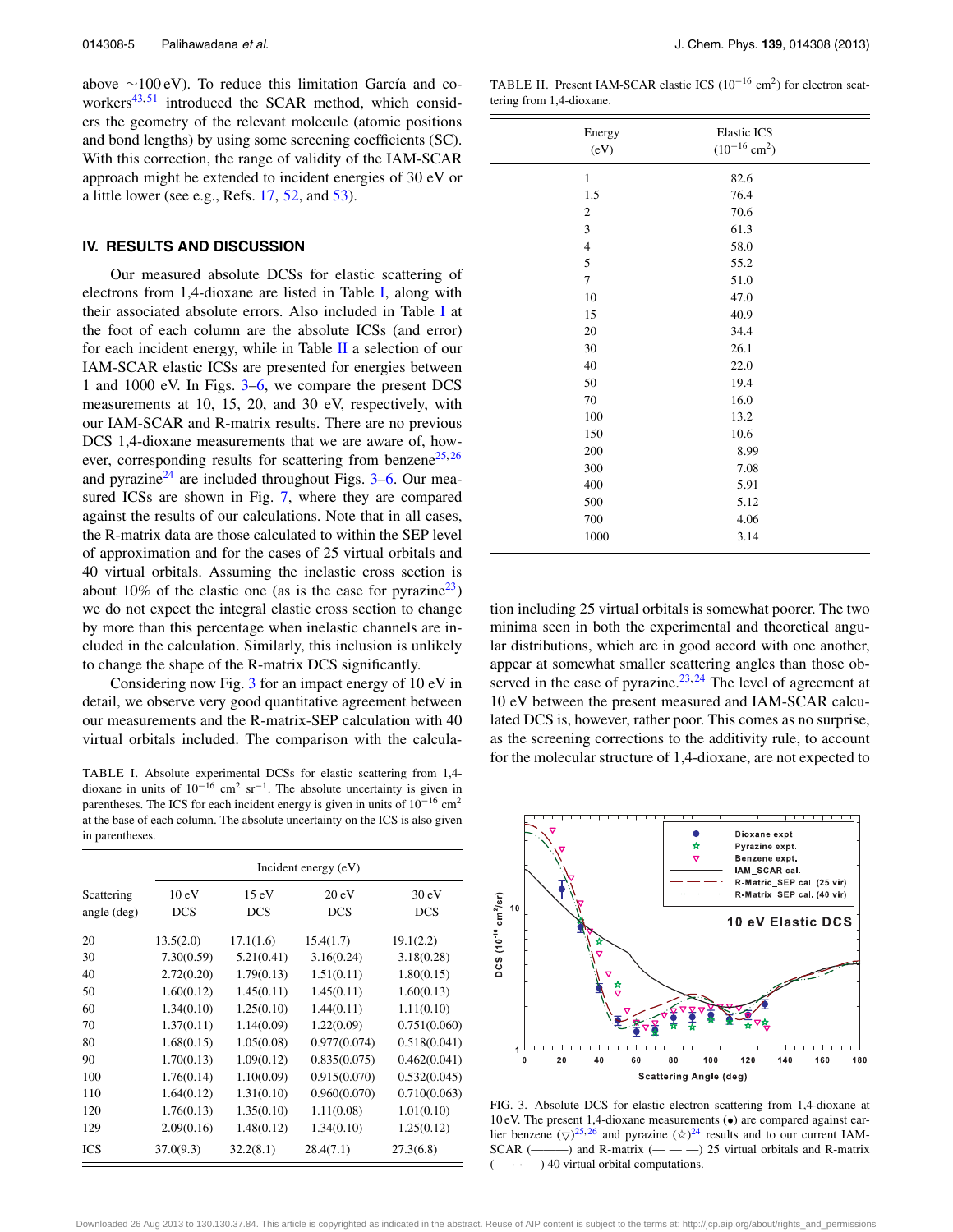<span id="page-7-2"></span>

FIG. 4. Absolute DCS for elastic electron scattering from 1,4-dioxane at 15 eV. The present 1,4-dioxane measurements (•) are compared against earlier benzene  $(\nabla)^{25,26}$  $(\nabla)^{25,26}$  $(\nabla)^{25,26}$  $(\nabla)^{25,26}$  and pyrazine  $(\mathbf{\hat{x}})^{24}$  $(\mathbf{\hat{x}})^{24}$  $(\mathbf{\hat{x}})^{24}$  results and to our current IAM- $SCAR$  (———) and R-matrix (— — —) 25 virtual orbitals and R-matrix  $(- \cdot - )$  40 virtual orbital computations.

be accurate at such a low energy. This is indeed reflected in what we observe in Fig. [3.](#page-6-3)

A similar situation to that at 10 eV is also seen in Fig. [4](#page-7-2) for our 15 eV elastic 1,4-dioxane DCS. In this case the agreement between our R-matrix-SEP with 40 virtual orbitals calculation and the measured data are relatively poorer at 15 eV compared to that at 10 eV, although overall we would still characterize their level of accord as being rather good. There is little difference (in particular with regards to the experimental errors) between the calculations using 25 and 40 virtual orbitals in this case. We believe that the relatively poorer agreement at 15 eV is very likely to be due to the limitations of the calculations, among others, due to the non-inclusion of electronic-state excitation or ionization channels. It should also be noted that above about 13 eV (see Fig. [7\)](#page-7-1) non-physical pseudoresonances are present in the R-matrix results. This is a standard feature of SEP results<sup>[15](#page-9-9)</sup> when using a multicon-

<span id="page-7-3"></span>

FIG. 5. Absolute DCS for elastic electron scattering from 1,4-dioxane at 20 eV. The present 1,4-dioxane measurements (•) are compared against earlier benzene  $(\nabla)^{25,26}$  $(\nabla)^{25,26}$  $(\nabla)^{25,26}$  $(\nabla)^{25,26}$  and pyrazine  $(\mathbf{\hat{x}})^{24}$  $(\mathbf{\hat{x}})^{24}$  $(\mathbf{\hat{x}})^{24}$  results and to our current IAM-SCAR  $(\_\_\_\)$  and R-matrix  $(\_\_\_\_\)$  25 virtual orbitals and R-matrix  $- \cdot -$ ) 40 virtual orbital computations.

<span id="page-7-0"></span>

FIG. 6. Absolute DCS for elastic electron scattering from 1,4-dioxane at 30 eV. The present 1,4-dioxane measurements (•) are compared against earlier benzene  $(\nabla)^{25,26}$  $(\nabla)^{25,26}$  $(\nabla)^{25,26}$  $(\nabla)^{25,26}$  and pyrazine  $(\nabla)^{24}$  $(\nabla)^{24}$  $(\nabla)^{24}$  results and to our current IAM-SCAR (———) computations.

figuration description for the  $(N+1)$  electron wavefunction. Finally, we note that the agreement between the IAM-SCAR calculation and measured data at 15 eV remains poor (see Fig. [4\)](#page-7-2).

Given the limitations of the R-matrix-SEP calculations at higher energies, the level of agreement between our 20 eV R-matrix results and the measured DCS is really quite re-markable (see Fig. [5\)](#page-7-3) and remains quite good. We believe this statement holds even though there is clearly more pronounced structure in the R-matrix angular distribution than in the measured angular distribution, in an extension of what is observed at 15 eV. While the level of agreement between our measured 20 eV DCS and the corresponding IAM-SCAR calculation is improved, compared to what we saw earlier at 10 eV and 15 eV, in absolute terms it remains unsatisfactory. We reiterate that this observation simply reflects the expected breakdown in our screening corrections approach at these lower incident electron energies.

<span id="page-7-1"></span>

FIG. 7. Present ICSs for elastic electron scattering from 1,4-dioxane. The measured data are denoted as (•), while our IAM-SCAR (———) and Rmatrix  $($ — —  $)$  with 25 virtual orbitals and R-matrix  $($  –  $)$  with 40 virtual orbital computations are also shown.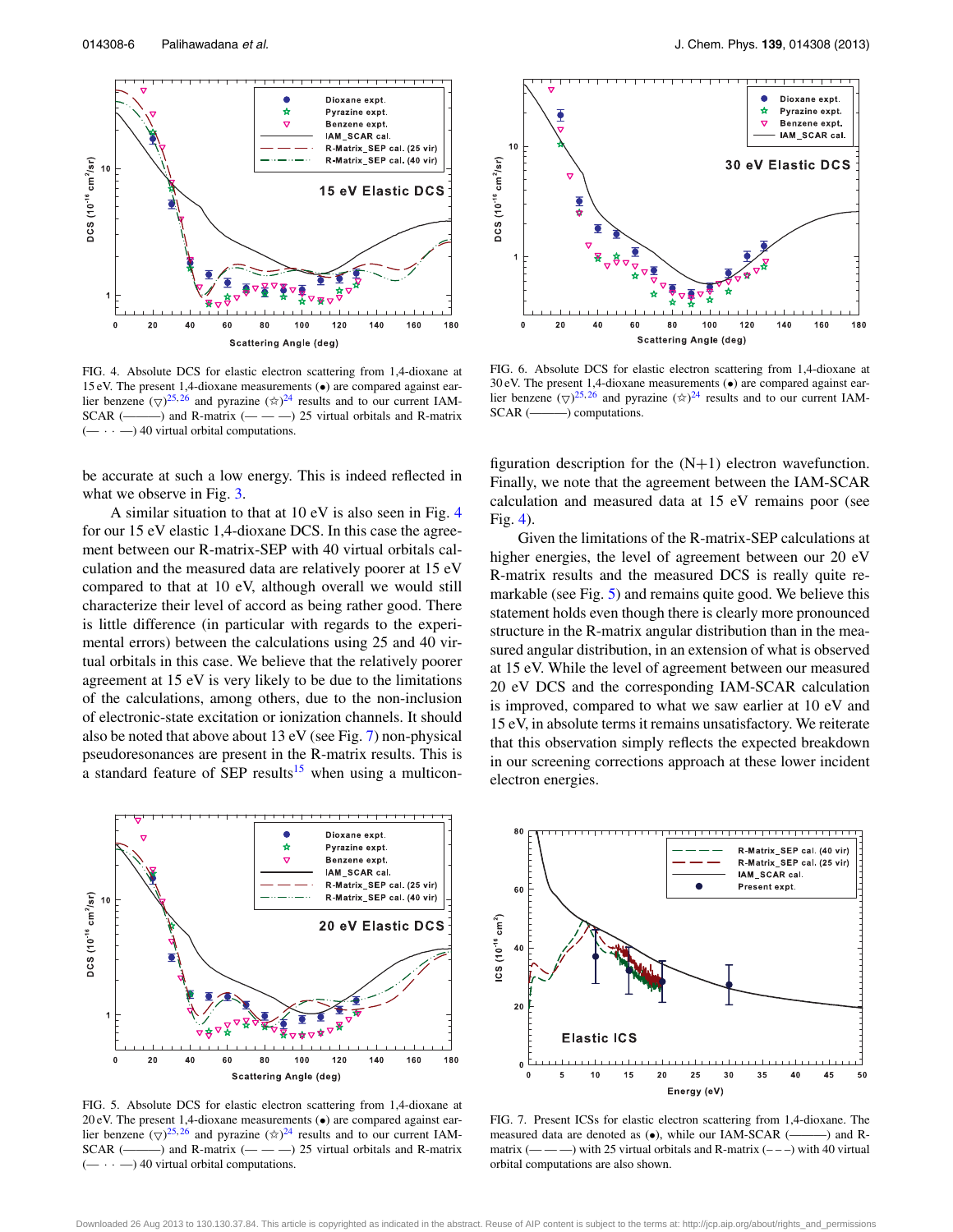Finally, in Fig. [6,](#page-7-0) we consider the present theoretical and experimental DCS for 30 eV elastic electron scattering from 1,4-dioxane. In this case note, however, we are only able to compare against our IAM-SCAR results, where we now find a fair level of agreement between the measured and calculated DCS. It is certainly the case that this agreement at 30 eV, between our IAM-SCAR theory and measured cross sections, is significantly improved over that we found at the lower energies and consistent with what we have also seen in other systems we have studied. $52, 53$  $52, 53$ 

If we now focus on a comparison between the present measured cross sections for 1,4-dioxane and those of benzene<sup>25, [26](#page-9-20)</sup> and pyrazine, <sup>[24](#page-9-18)</sup> in Figs. [3](#page-6-3)[–6,](#page-7-0) we see that while the data for benzene and pyrazine are almost identical, certainly to within their overall uncertainties (not plotted), the cross sections for 1,4-dioxane, particularly for scattered electron angles greater than about  $30^\circ - 40^\circ$ , are rather different. As two of the most important physico-chemical properties of these systems, namely, their dipole polarizability and dipole moment, that we might anticipate would drive the scattering dynamics in these three molecules, are very similar in each case, this difference in the DCS, at each energy studied (see Figs. [3](#page-6-3)[–6\)](#page-7-0), initially was a little surprising. Given, however, that the differences in the DCS between 1,4-dioxane, on the one hand, and pyrazine and benzene, on the other, seem to occur at more middle and backward scattering angles, we speculate that this might reflect that the exchange interaction is different in scattering from dioxane compared to pyrazine and benzene. Certainly, 1,4-dioxane has two lone pairs of electrons on each oxygen atom, compared to one lone pair on each nitrogen atom in pyrazine and no lone pairs at all in benzene. Thus, at least intuitively, it is possible to imagine that exchange might be more important in 1,4-dioxane than in either pyrazine or benzene and in Figs. [4–](#page-7-2)[6](#page-7-0) it appears, usually, that the magnitude of the respective DCS for scattering angles greater than about  $40^\circ$  is larger in 1,4-dioxane compared to both benzene and pyrazine. Alternatively (or additionally), we note that while benzene and pyrazine are both planar species, 1,4-dioxane is non-planar. This subtle change in geometry, between 1,4-dioxane and the two other molecules, might also contribute to the behaviour we observe in Figs. [4–](#page-7-2)[6.](#page-7-0) Note further that this proposition could be tested by undertaking similar elastic DCS measurements on cyclohexane.

From the above discussion, we can conclude that there is a quite good shape agreement between the present measured DCS and the R-matrix-SEP calculation for the energies 10, 15, and 20 eV. As a consequence, at each of those energies, we have employed the shape of the relevant R-matrix calculation to extrapolate our measured data to 0◦ and 180◦. Those data are then integrated and multiplied by  $2\pi$ , resulting in an experimental estimate of the elastic ICS at each of 10, 15, and 20 eV. Those ICS can be found at the foot of Table [I](#page-6-1) and are plotted in Fig. [7,](#page-7-1) along with the corresponding R-matrix-SEP and IAM-SCAR (see Table [II\)](#page-6-2) results. At  $30 \text{ eV}$ , however, we used the IAM-SCAR theory to perform the backward angle extrapolations with the shape of the 20 eV R-matrix result being employed for the forward angle extrapolation. The re-sultant 30 eV [I](#page-6-1)CS is also listed in Table I and plotted in Fig. [7.](#page-7-1) Note that due to the additional uncertainty caused by our extrapolation, we conservatively estimate the errors on our ICS to be ∼25%. It is apparent from Fig. [7](#page-7-1) that for energies in the range 10–20 eV the present measured ICS, to within our stated uncertainties, are in very good agreement with our most physical R-matrix-SEP calculation that incorporates 40 virtual orbitals. Where this agreement is poorest (at 10 eV), this is probably due to the resonance (see below) appearing at too high an energy in the calculations. Note that the very narrow peaks present in the R-matrix cross sections above 13 eV are non-physical, but that the general shape of the ICS is correct. Agreement at 30 eV, with the IAM-SCAR calculation, is also found to be excellent.

If we now concentrate on our R-matrix-SEP theory result, again for the case of incorporating 40 virtual orbitals, the following results were obtained. We do not find any conclusive evidence of resonances in the time-delay spectra for the  $A_g$  and  $B_u$  scattering symmetries. There are, however, at least three features that would merit further investigation with more sophisticated models. The *Au* symmetry contains a resonance at 8.36 eV, with a width of 2.83 eV. This resonance is associated mainly with the orbitals  $8a_u$  and  $10a_u$ . In the  $B_g$ symmetry we find a shape resonance at 8.30 eV, with a width of 2.25 eV, that appears to be associated with the orbital 7*bg*. Additionally, we find in this symmetry a higher lying feature in the time-delay spectra (apparently associated with the  $8b<sub>g</sub>$ orbital) which does not have the Lorentzian profile typical for a resonance. The time-delay profile is asymmetric and one part can be fitted accurately by a Gaussian function suggesting that the feature is, in part, non-resonant.<sup>54</sup> It follows therefore that the peak in the R-matrix elastic ICS in Fig. [7](#page-7-1) corresponds to two overlapping resonances in  $A_u$  and  $B_u$  symmetries. We know from our studies in diazine (see e.g., Ref. [23\)](#page-9-17) that our calculations tend to overestimate the position of higher lying shape resonances. We would therefore expect these two resonances to appear at lower energies. Bremner *et al.*[19](#page-9-13) report electron energy loss spectra and claim to see a resonance at around 6.5 eV that enhances the electronic-state excitation. This would further explain why the resonance appears to be too high in energy in the R-matrix calculations: namely, the resonance is likely to have mixed core-excited shape character. A similar resonance appears in pyrazine: it has been shown $^{23}$  that these types of resonances can only be accurately represented in our calculations if a diffuse basis set and a carefully chosen set of  $L^2$  functions is used. The electron energy loss spectra of Bremner *et al.*<sup>[19](#page-9-13)</sup> show the presence of another prominent structure at around 7.5 eV. We cannot ascertain whether this observed structure corresponds in fact to one of the resonances that overlap in our calculations, or if it corresponds to another resonance or to the non-resonant scattering with the Gaussian time-delay profile that our calculations also predict. The shoulder visible at around 5 eV in the R-matrix ICS seems to be non-resonant in origin.

#### <span id="page-8-0"></span>**V. CONCLUSIONS**

We have reported original measurements, R-matrix calculations and IAM-SCAR calculations, for differential and integral cross sections, for elastic electron scattering from 1,4-dioxane. Agreement between our measured data and the

Downloaded 26 Aug 2013 to 130.130.37.84. This article is copyrighted as indicated in the abstract. Reuse of AIP content is subject to the terms at: http://jcp.aip.org/about/rights\_and\_permissions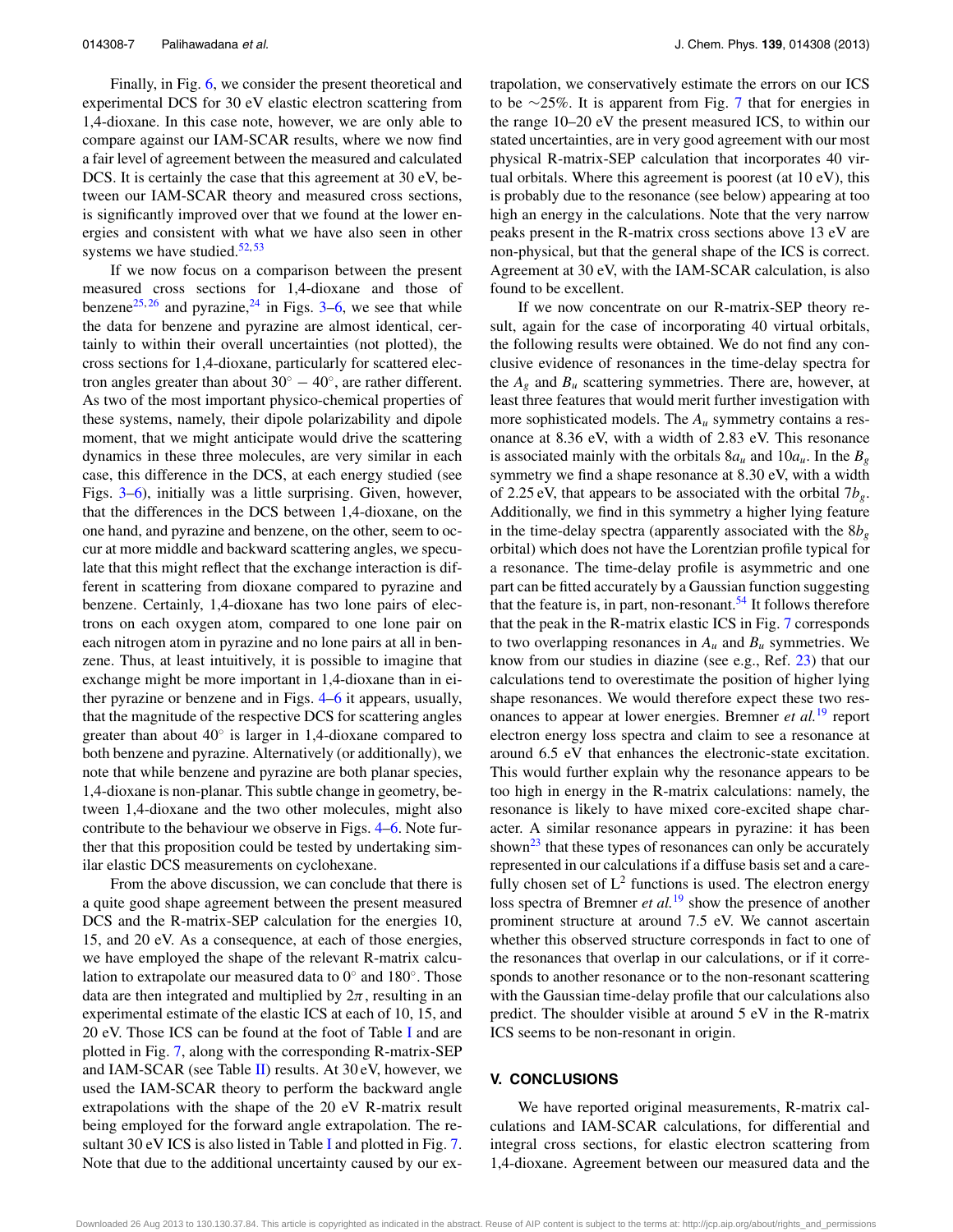R-matrix-SEP calculations, for energies  $\leq$ 20 eV, was typically very good. However, agreement in this lower energy range, with the corresponding IAM-SCAR results was only marginal. Nonetheless at 30 eV, our level of accord between our measured DCS and ICS and the IAM-SCAR computations was now satisfactory. We believe, based on our past experience with other systems,  $52, 53$  $52, 53$  $52, 53$  that this agreement would improve even further as the energy of the incident projectile is increased. Notwithstanding our belief, it would be very interesting if another group were to specifically investigate the higher energy region.

We also compared the present measured 1,4-dioxane elastic DCS with results, at each energy investigated, from earlier studies on the structurally related compounds benzene<sup>25, [26](#page-9-20)</sup> and pyrazine<sup>[24](#page-9-18)</sup> (see Fig. [1\)](#page-3-0). Note that all three of these organic species have similar dipole moments (∼0 D) and dipole polarizabilities. Whereas, to within the errors on the measurements, the DCS for benzene and pyrazine, at each energy, were virtually identical, the corresponding DCS for 1,4-dioxane, at least for scattering angles greater than about  $30 - 40^\circ$ , were rather different. We do not have at this time a definitive explanation for this observation, rather we speculated that the additional lone pairs of electrons on each oxygen atom in 1,4-dioxane might lead to an enhanced exchange interaction in the case of electron scattering from 1,4-dioxane. However, it might also be related (in part) to the subtle geometry change between non-planar 1,4-dioxane and planar benzene and pyrazine. Further work is needed to clarify the observed behaviour.

Finally, given the results in Fig. [7,](#page-7-1) we believe that a reasonably accurate and reliable integral cross section data set, for elastic electron-1,4-dioxane scattering in the energy range 0–1000 eV, might be constructed by "splicing" the low-energy R-matrix results  $(0 - 20$  eV) onto the higher energy IAM-SCAR results  $(30 - 1000 \text{ eV})$ . Such a data set would be useful for kinetic transport simulations of an electron swarm moving through 1,4-dioxane under the influence of an applied electric and/or magnetic field. It would also be useful for charged-particle track simulations if one were to study the effect of incident radiation moving through a 1,4-dioxane medium.

#### **ACKNOWLEDGMENTS**

The work at the Open University was supported by EPSRC. The work at the Australian National University and Flinders University was supported by the ARC through its Centres of Excellence program. S.J.B. and M.J.B. also acknowledge the University of Malaya for their "Distinguished Visiting Professorships." Finally, F.B. and G.G. acknowledge partial financial support of the Spanish Ministerio de Ciencia e Innoovacíon (Project No. FIS2009–10245). This work also forms part of the EU/ESF COST Action MP1002 "Nanoscale Insights into Ion Beam Cancer Therapy" (Nano-IBCT).

<span id="page-9-0"></span><sup>1</sup>B. Boudaiffa, P. Cloutier, D. Hunting, M. A. Huels, and L. Sanche, [Science](http://dx.doi.org/10.1126/science.287.5458.1658) **287**, 1658 (2000).

<span id="page-9-1"></span>2A.-C. Hassan, P.-C. Dugal, and L. Sanche, [Radiat. Res.](http://dx.doi.org/10.1667/0033-7587(2000)153[0023:DIBEEO]2.0.CO;2) **153**, 23 (2000).

- <span id="page-9-2"></span>3P. L. Levesque, M. Michaud, and L. Sanche, [J. Chem. Phys.](http://dx.doi.org/10.1063/1.1854121) **122**, 094701 (2005).
- <span id="page-9-3"></span>4A. Muñoz, F. Blanco, G. García, P. A. Thorn, M. J. Brunger, J. P. Sullivan, and S. J. Buckman, [Int. J. Mass Spectrom.](http://dx.doi.org/10.1016/j.ijms.2008.04.028) **277**, 175 (2008).
- 5A. G. Sanz, M. C. Fuss, A. Muñoz, F. Blanco, P. Limão-Vieira, M. J. Brunger, S. J. Buckman, and G. García, [Int. J. Radiat. Biol.](http://dx.doi.org/10.3109/09553002.2011.624151) **88**, 71 (2012).
- <span id="page-9-5"></span>6M. C. Fuss, A. G. Sanz, A. Muñoz, T. P. D. Do, K. Nixon, M. J. Brunger, M.-J. Hubin-Franskin, J. C. Oller, F. Blanco, and G. García, [Chem. Phys.](http://dx.doi.org/10.1016/j.cplett.2013.01.020) [Lett.](http://dx.doi.org/10.1016/j.cplett.2013.01.020) **560**, 22 (2013).
- 7I. Plante and F. A. Cucinotta, [New J. Phys.](http://dx.doi.org/10.1088/1367-2630/10/12/125020) **10**, 125020 (2008).
- <sup>8</sup>Z. L. Petrović, S. Marjanović, S. Dujko, A. Banković, G. Malović, S. Buckman, G. Garcia, R. White, and M. Brunger, "On the use of Monte Carlo simulations to model transport of positrons in gases and liquids," [Appl. Radiat. Isot.](http://dx.doi.org/10.1016/j.apradiso.2013.01.010) (in press).
- <span id="page-9-4"></span><sup>9</sup>R. D. White, W. Tattersall, G. Boyle, R. E. Robson, S. Dujko, Z. L. Petrovic, A. Bankovic, M. J. Brunger, J. P. Sullivan, S. J. Buckman, and G. Garcia, "Low-energy electron and positron transport in gases and softcondensed systems of biological relevance," [Appl. Radiat. Isot.](http://dx.doi.org/10.1016/j.apradiso.2013.01.008) (in press).
- <span id="page-9-6"></span>10C. J. Colyer, V. Vizcaino, J. P. Sullivan, M. J. Brunger, and S. J. Buckman, [New J. Phys.](http://dx.doi.org/10.1088/1367-2630/9/2/041) **9**, 41 (2007).
- 11M. Fuss, A. Muñoz, J. C. Oller, F. Blanco, D. Almeida, P. Limão-Vieira, T. P. D. Do, M. J. Brunger, and G. García, [Phys. Rev. A](http://dx.doi.org/10.1103/PhysRevA.80.052709) **80**, 052709 (2009).
- 12T. P. T. Do, M. Leung, M. Fuss, G. Garcia, F. Blanco, K. Ratnavelu, and M. J. Brunger, [J. Chem. Phys.](http://dx.doi.org/10.1063/1.3575454) **134**, 144302 (2011).
- <span id="page-9-7"></span>13M. C. Fuss, R. Colmenares, A. G. Sanz, A. Muñoz, J. C. Oller, F. Blanco, T. P. T. Do, M. J. Brunger, D. Almeida, P. Limão-Vieira, and G. García, [J.](http://dx.doi.org/10.1088/1742-6596/373/1/012010) [Phys.: Conf. Ser.](http://dx.doi.org/10.1088/1742-6596/373/1/012010) **373**, 012010 (2012).
- <span id="page-9-8"></span>14V. Vizcaino, J. Roberts, J. P. Sullivan, M. J. Brunger, S. J. Buckman, C. Winstead, and V. McKoy, [New J. Phys.](http://dx.doi.org/10.1088/1367-2630/10/5/053002) **10**, 053002 (2008).
- <span id="page-9-9"></span>15P. G. Burke, *R-Matrix Theory of Atomic Collisions: Application to Atomic, Molecular and Optical Processes* (Springer, 2011).
- <span id="page-9-10"></span>16Z. Mašín, J. D. Gorfinkiel, D. B. Jones, S. M. Bellm, and M. J. Brunger, [J.](http://dx.doi.org/10.1063/1.3702629) [Chem. Phys.](http://dx.doi.org/10.1063/1.3702629) **136**, 144310 (2012).
- <span id="page-9-11"></span>17H. Kato, K. Anzai, T. Ishihara, M. Hoshino, F. Blanco, G. García, P. Limão-Vieira, M. J. Brunger, S. J. Buckman, and H. Tanaka, [J. Phys. B](http://dx.doi.org/10.1088/0953-4075/45/9/095204) **45**, 095204 (2012).
- <span id="page-9-12"></span>18A. Zecca, E. Trainotti, L. Chiari, M. H. F. Bettega, S. d'A Sanchez, M. T. do N. Varella, M. A. P. Lima, and M. J. Brunger, [J. Chem. Phys.](http://dx.doi.org/10.1063/1.3696378) **136**, 124305 (2012).
- <span id="page-9-13"></span><sup>19</sup>L. J. Bremner, M. G. Curtis, and I. C. Walker, [J. Chem. Soc., Faraday Trans.](http://dx.doi.org/10.1039/ft9918701049) **87**, 1049 (1991).
- <span id="page-9-15"></span><span id="page-9-14"></span>20A. Hinchliffe and H. J. S. Machado, [Int. J. Mol. Sci.](http://dx.doi.org/10.3390/ijms1010008) **1**, 8 (2000).
- <span id="page-9-16"></span>21See <http://cccbdb.nist.gov/> for relevant physico-chemical data.
- <span id="page-9-17"></span>22L. Jensen and P. T. van Duijnen, [J. Chem. Phys.](http://dx.doi.org/10.1063/1.1999633) **123**, 074307 (2005).
- <span id="page-9-18"></span>23Z. Mašín and J. D. Gorfinkiel, [J. Chem. Phys.](http://dx.doi.org/10.1063/1.3650236) **135**, 144308 (2011). 24P. Palihawadana, J. P. Sullivan, S. J. Buckman, and M. J. Brunger, [J. Chem.](http://dx.doi.org/10.1063/1.4767570)
- [Phys.](http://dx.doi.org/10.1063/1.4767570) **137**, 204307 (2012).
- <span id="page-9-19"></span> $^{25}{\rm H}$  Cho, R. J. Gulley, K. Sunohara, M. Kitajima, L. J. Uhlmann, H. Tanaka, and S. J. Buckman, [J. Phys. B](http://dx.doi.org/10.1088/0953-4075/34/6/304) **34**, 1019 (2001).
- <span id="page-9-20"></span>26H. Kato, M. C. Garcia, T. Asahina, M. Hoshino, C. Makochekanwa, H. Tanaka, F. Blanco, and G. García, [Phys. Rev. A](http://dx.doi.org/10.1103/PhysRevA.79.062703) **79**, 062703 (2009).
- <span id="page-9-21"></span>27J. C. Gibson, L. A. Morgan, R. J. Gulley, M. J. Brunger, C. T. Bundschu, and S. J. Buckman, [J. Phys. B](http://dx.doi.org/10.1088/0953-4075/29/14/026) **29**, 3197 (1996).
- <span id="page-9-22"></span>28A. Gopalan, J. Bömmels, S. Götte, A. Landwehr, K. Franz, M.-W. Ruf, H. Hotop, and K. Bartschat, [Eur. Phys. J. D](http://dx.doi.org/10.1140/epjd/e2002-00219-7) **22**, 17 (2003).
- <span id="page-9-24"></span><span id="page-9-23"></span>29M. J. Brunger and S. J. Buckman, [Phys. Rep.](http://dx.doi.org/10.1016/S0370-1573(01)00032-1) **357**, 215 (2002).
- <span id="page-9-25"></span>30R. K. Nesbet, [Phys. Rev. A](http://dx.doi.org/10.1103/PhysRevA.20.58) **20**, 58 (1979).
- <span id="page-9-26"></span>31L. Boesten and H. Tanaka, [At. Data Nucl. Data Tables](http://dx.doi.org/10.1016/0092-640X(92)90008-6) **52**, 25 (1992).
- 32M. J. Brunger, S. J. Buckman, L. J. Allen, I. E. McCarthy, and K. Ratnavelu, [J. Phys. B](http://dx.doi.org/10.1088/0953-4075/25/8/016) **25**, 1823 (1992).
- <span id="page-9-28"></span><span id="page-9-27"></span>33J. Tennyson, [Phys. Rep.](http://dx.doi.org/10.1016/j.physrep.2010.02.001) **491**, 29 (2010).
- 34J. M. Carr, P. G. Galiatsatos, J. D. Gorfinkiel, A. G. Harvey, M. A. Lysaght, D. Madden, Z. Mašín, M. Plummer, J. Tennyson, and H. N. Varambhia, [Eur.](http://dx.doi.org/10.1140/epjd/e2011-20653-6) [Phys. J. D](http://dx.doi.org/10.1140/epjd/e2011-20653-6) **66**, 58 (2012).
- <span id="page-9-30"></span><span id="page-9-29"></span>35N. Sanna and F. A. Gianturco, [Comput. Phys. Commun.](http://dx.doi.org/10.1016/S0010-4655(98)00091-5) **114**, 142 (1998).
- <span id="page-9-31"></span>36T. Kobayashi and S. Nagakura, [Bull. Chem. Soc. Jpn.](http://dx.doi.org/10.1246/bcsj.46.1558) **46**, 1558 (1973).
- <sup>37</sup>*NIST Computational Chemistry Comparison and Benchmark Database, NIST Standard Reference Database Number 101*, Release 15b, August 2011, edited by R. D. Johnson III, see <http://cccbdb.nist.gov/> (retrieved May 07, 2013).
- <span id="page-9-32"></span>38A. Faure, J. D. Gorfinkiel, L. A. Morgan, and J. Tennyson, [Comput. Phys.](http://dx.doi.org/10.1016/S0010-4655(02)00141-8) [Commun.](http://dx.doi.org/10.1016/S0010-4655(02)00141-8) **144**, 224 (2002).
- <span id="page-9-33"></span>39M. Tarana and J. Tennyson, [J. Phys. B](http://dx.doi.org/10.1088/0953-4075/41/20/205204) **41**, 205204 (2008).
-